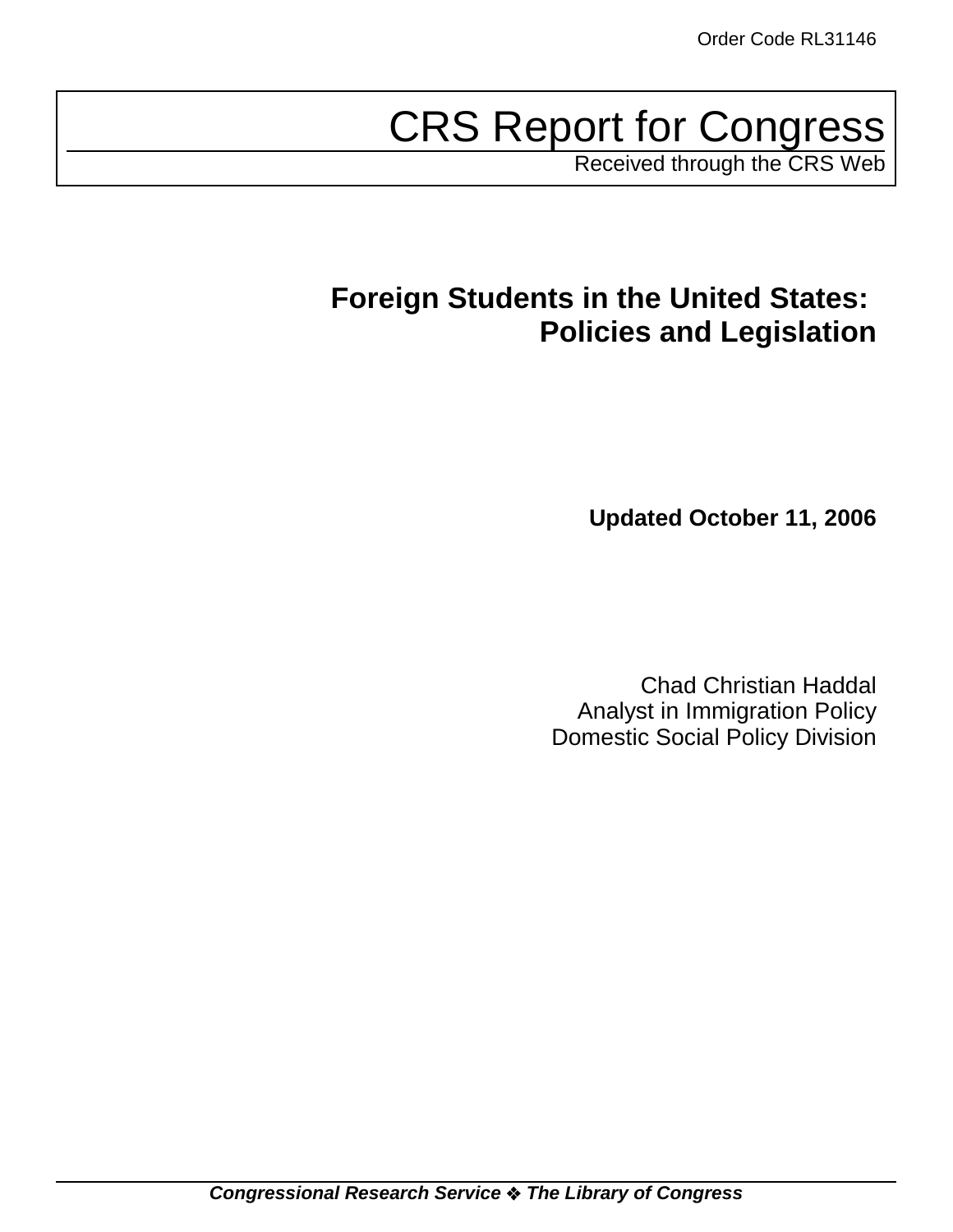# Foreign Students in the United States: Policies and Legislation

#### **Summary**

Five years after the September 11, 2001, terrorist attacks by foreign nationals — including several terrorists on students visas — the security concerns over foreign student visas are being supplanted by competitiveness concerns. Potential foreign students, as well as all aliens, must satisfy Department of State (DOS) consular officers abroad and immigration inspectors upon entry to the United States that they are not ineligible for visas under the so-called "grounds for inadmissibility" of the Immigration and Nationality Act, which include security and terrorist concerns. The consular officers who process visa applicants are required to check the National Counterterrorism Center's (NCTC) automated lookout systems before issuing any visa. In part because of these security measures, student visa debates have shifted from security to market-based discussions.

Higher education institutions in the United States are concerned over their ability to attract the numbers and quality of foreign students, and whether the new post-September 11 security measures impede the entry of potential students into the U.S. education system. The fields of science, technology, engineering and mathematics (STEM) increasingly rely on foreign students, and these fields hold a top priority with most research institutions. Furthermore, the U.S. economy has shown a high demand for the skill-sets produced in these fields of study, and the STEM students provide a crucial link between the academic community and the labor market. Consequently, with the easing of security concerns, many groups in higher education and the private sector are seeking to expand pathways for foreign students to emigrate.

All nonimmigrant students are issued visas from one of three categories, and are monitored and tracked by the Department of Homeland Security (DHS). The three visa categories used by foreign students are F visas for academic study; M visas for vocational study; and J visas for cultural exchange. The numbers admitted have more than doubled over the past two decades. In FY1979, the total number of foreign student and cultural exchange visas issued by DOS consular officers was 224,030 and comprised 4% of all nonimmigrant visas issued. In FY2005, DOS issued 565,790 visas to F, J, and M nonimmigrants, making up 10.5% of all nonimmigrant visas issued. The Student and Exchange Visitor Information System (SEVIS) aims to manage the tracking and monitoring of foreign students. Participation in the SEVIS program is now mandatory for all higher education institutions enrolling foreign students.

Issues and legislation related to foreign students continue to arise. The funding and English-language competency of foreign students have raised concerns with some universities, advocacy groups, and other observers. Additionally, recent legislation has focused on attracting foreign students in STEM fields. Legislation passed in the Senate (S. 2611) would create pathways to citizenship for foreign students in the STEM fields of study. Although there are provisions in this legislation for undergraduate students, the major focus has been on students obtaining advanced degrees. This report will be updated as warranted.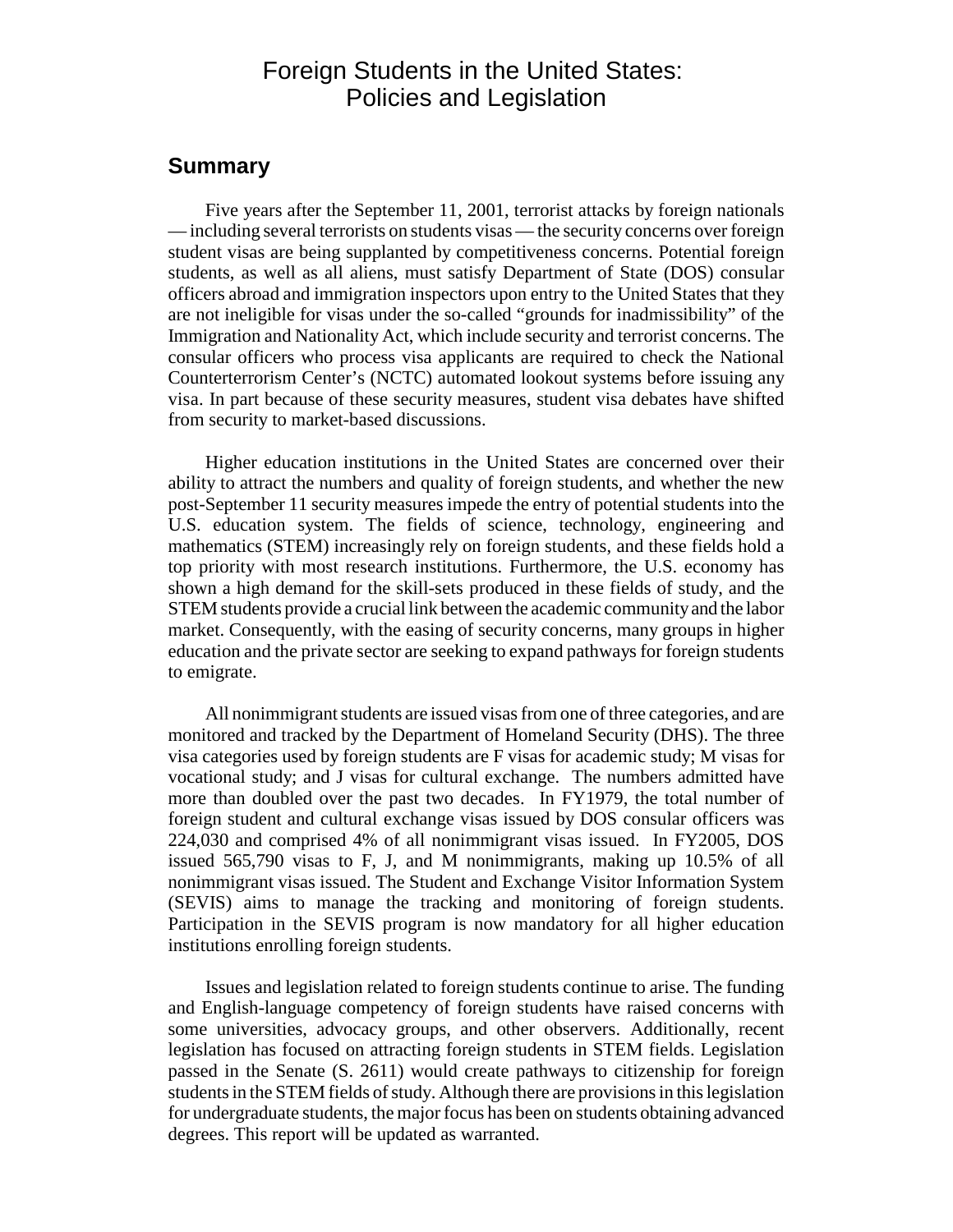# **Contents**

# **List of Figures**

| Figure 2. Region of Origin for F, J, and M Nonimmigrants, $FY2005$ 10 |  |
|-----------------------------------------------------------------------|--|
|                                                                       |  |
| Figure 4. Major Fields of Study for Foreign Students, 2004-2005  11   |  |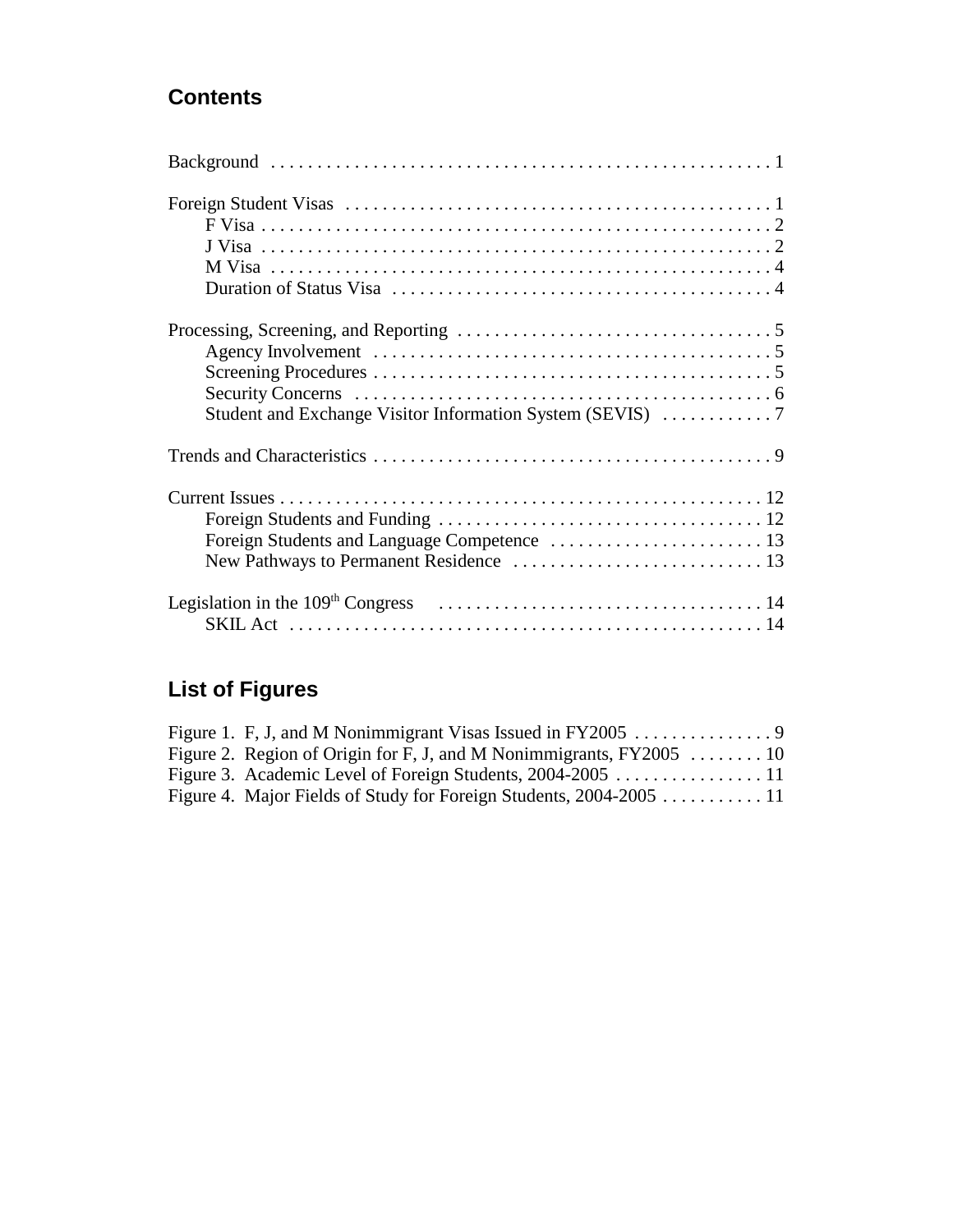# Foreign Students in the United States: Policies and Legislation

# **Background1**

Since the Immigration Act of 1924, the United States has expressly permitted foreign students to study in U.S. institutions. Most foreign students are at least 18 years old and are enrolled in higher education programs. If they attend public high schools in the United States, the law requires that foreign students pay tuition, with some exceptions. It also bars the admission of foreign students for the purpose of attending public elementary schools. Although foreign students are also barred from receiving federal financial assistance, many are successful at gaining financial assistance from the colleges and universities they attend.

Foreign students enrich the cultural diversity of the educational experience for U.S. residents as well as enhance the reputation of U.S. universities as world-class institutions. Although their presence is generally viewed as a positive one, concerns have arisen in recent years that have caused Congress to take a new look at the Immigration and Nationality Act (INA) provisions that govern their admission. The September 11, 2001 terrorist attacks conducted by foreign nationals — including several terrorists on foreign student visas — are raising a series of questions about foreign students in the United States, their rights and privileges, the extent to which the U.S. government monitors their presence in this country, and whether U.S. policy hampers the ability of domestic higher education institutions to attract foreign students.

# **Foreign Student Visas**

There are three main avenues for students from other countries to temporarily come to the United States to study, and each involves admission as a nonimmigrant. A nonimmigrant is an alien legally in the United States for a *specific purpose* and a *temporary period* of time. There are more than 20 major nonimmigrant visa categories, and they are commonly referred to by the letter that denotes their subsection in the law.<sup>2</sup> The three visa categories used by foreign students are  $F$  visas for academic study; M visas for vocational study; and J visas for cultural exchange.

<sup>&</sup>lt;sup>1</sup> This report was originally authored by Ruth Ellen Wasem.

 $2 \text{ } $101(a)(15) \text{ of INA}.$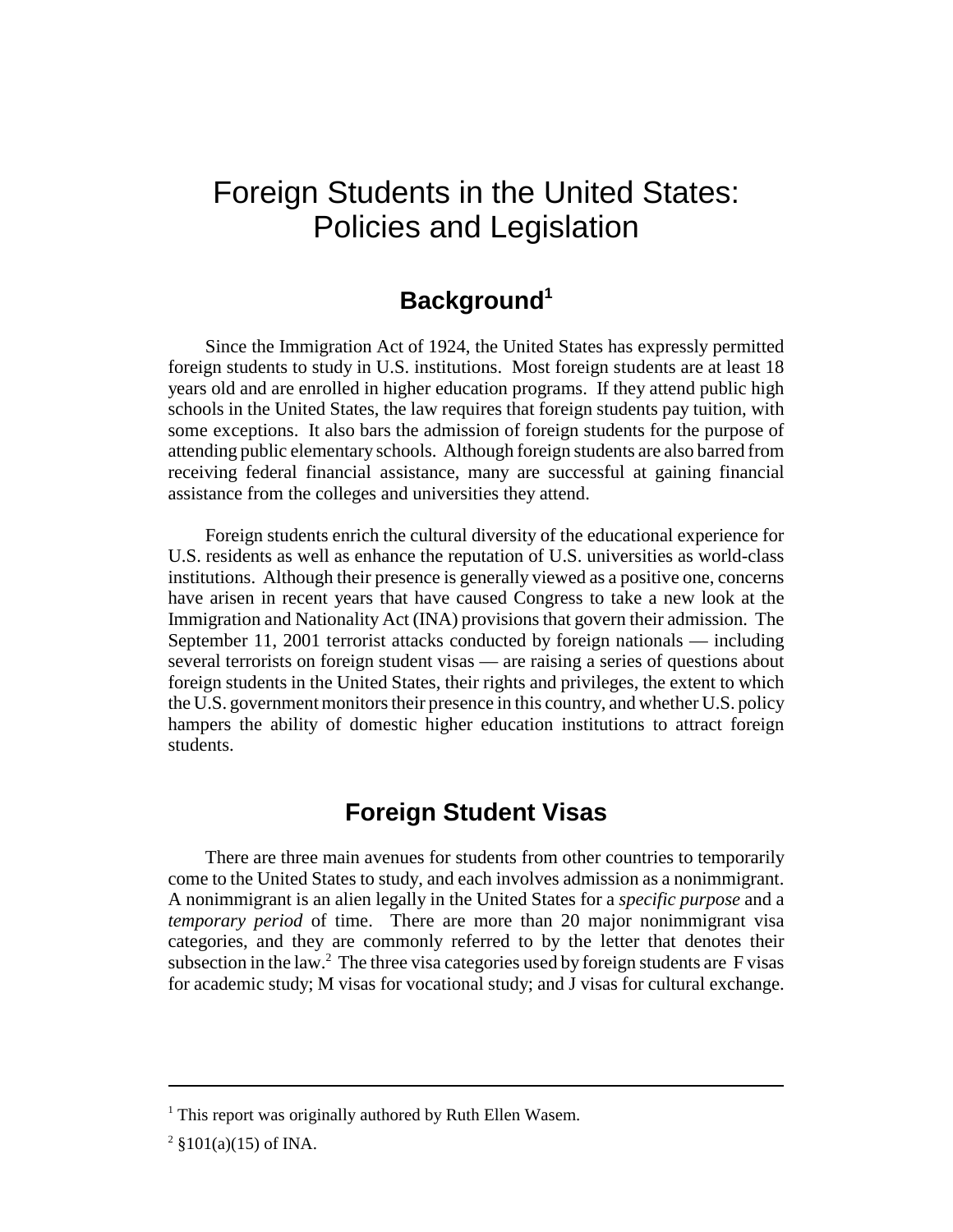#### **F Visa**

The most common visa for foreign students is the F-1 visa. It is tailored for international students pursuing a full-time academic education. The F-1 student is generally admitted as a nonimmigrant for the period of the program of study, referred to as the duration of status.<sup>3</sup> The law requires that the student have a foreign residence that they have no intention of abandoning. Their spouses and children may accompany them as F-2 nonimmigrants.

To obtain an F-1 visa, prospective students also must demonstrate that they have met several criteria:

- They must be accepted by a school that has been approved by the Attorney General.<sup>4</sup>
- They must document that they have sufficient funds or have made other arrangements to cover all of their expenses for 12 months.<sup>5</sup>
- They must demonstrate that they have the scholastic preparation to pursue a full course of study for the academic level to which they wish to be admitted and must have a sufficient knowledge of English (or have made arrangements with the school for special tutoring, or study in a language the student knows).

Once in the United States on an F visa, nonimmigrants are generally barred from off-campus employment. Exceptions are for extreme financial hardship that arises after arriving in the United States and for employment with an international organization.<sup>6</sup> F students are permitted to engage in on-campus employment if the employment does not displace a U.S. resident. In addition, F students are permitted to work in practical training that relates to their degree program, such as paid research and teaching assistantships. An alien on an F visa who otherwise accepts employment violates the terms of the visa and is subject to removal and other penalties discussed later in this report.

#### **J Visa**

Foreign students are just one of many types of aliens who may enter the United States on a J-1 visa, sometimes referred to as the Fulbright program. Others admitted under this cultural exchange visa include scholars, professors, teachers, trainees,

<sup>&</sup>lt;sup>3</sup> Those entering as secondary school students are only admitted for one year.

<sup>&</sup>lt;sup>4</sup> Schools that wish to receive foreign students must file a petition with DHS district director. The particular supporting documents for the petition depend on the nature of the petitioning school. Once a school is approved, it can continue to receive foreign students without any time limits; however, the approval may be withdrawn if DHS discovers that the school has failed to comply with the law or regulations.

<sup>&</sup>lt;sup>5</sup> F, J, and M students are barred from federal financial aid. See  $§484(a)(5)$  of the Higher Education Act of 1965, as amended.

<sup>&</sup>lt;sup>6</sup> The Immigration Act of 1990 created an F-1 pilot employment program, but authority for this pilot off-campus work program expired Sept. 30, 1996.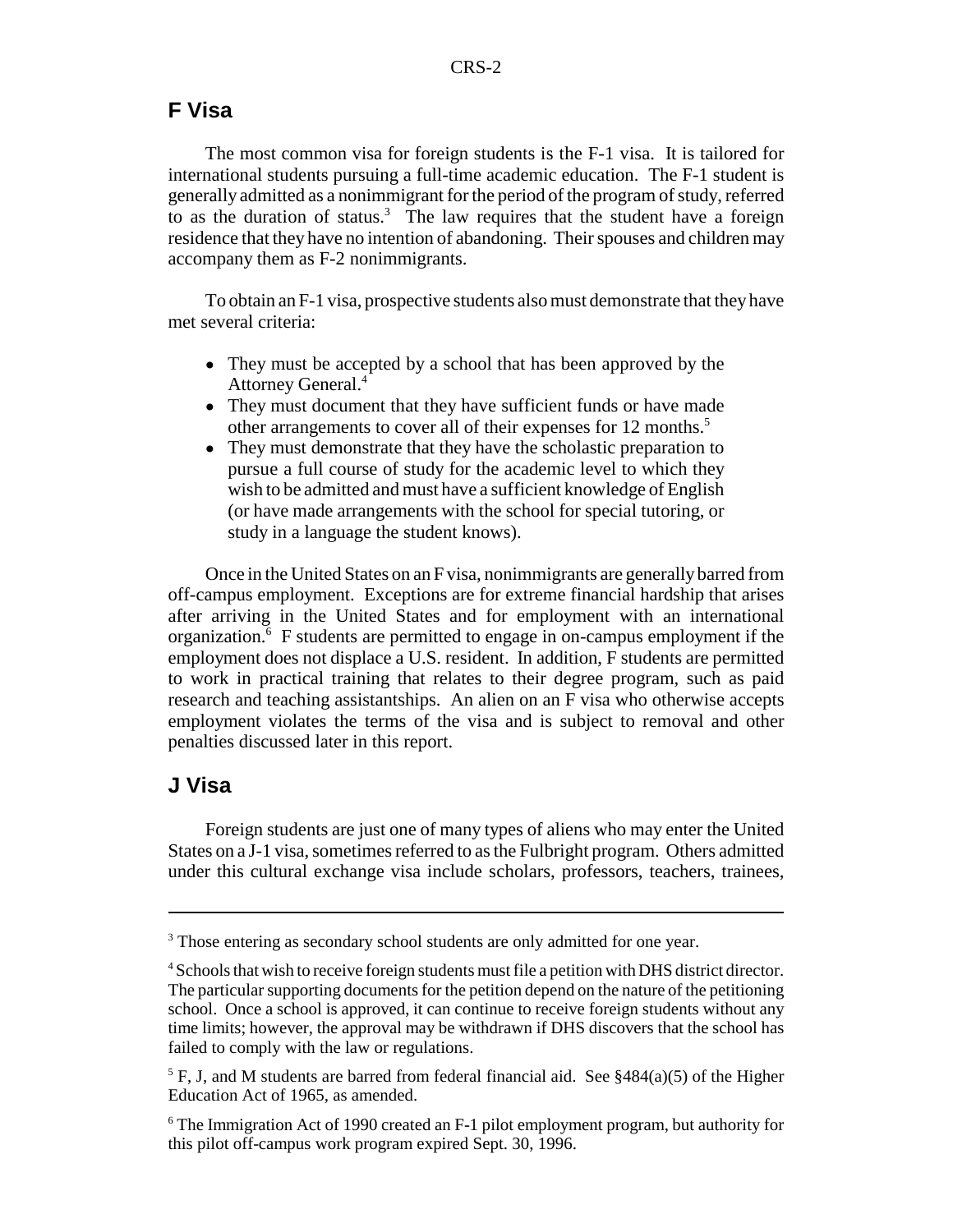specialists, foreign medical graduates, international visitors, au pairs, and participants in student travel/work programs. Those seeking admission as a J-1 nonimmigrant must be participating in a cultural exchange program that the U.S. Department of State's Bureau of Educational and Cultural Affairs (BECA)<sup>7</sup> has designated. They are admitted for the period of the program.<sup>8</sup> Their spouses and children may accompany them as J-2 nonimmigrants.

Responsible officers of the sponsoring organizations must be U.S. citizens. The programs that wish to sponsor J visas also must satisfy the following criteria:

- be a bona fide educational and cultural exchange program, with clearly defined purposes and objectives;
- have at least five exchange visitors annually;
- provide cross-cultural activities;
- be reciprocal whenever possible;
- if not sponsored by the government, have a minimum stay for participants of at least three weeks (except for those designated as "short term" scholars);
- provide information verifying the sponsoring program's legal status, citizenship, accreditation, and licensing;
- show that they are financially stable, able to meet the financial commitments of the program, and have funds for the J nonimmigrant's return airfare;
- ensure that the program is not to fill staff vacancies or adversely affect U.S. workers;
- assure that participants have accident insurance, including insurance for medical evacuations; and
- provide full details of the selection process, placement, evaluation, and supervision of participants.<sup>9</sup>

As with F visas, those seeking J visas must have a foreign residence they have no intention of abandoning. However, many of those with J visas have an additional foreign residency requirement in that they must return abroad for two years if they wish to adjust to any other nonimmigrant status or to become a legal permanent resident in the United States. This foreign residency requirement applies to J nonimmigrants who meet any of the three following conditions:

- An agency of the U.S. government or their home government financed in whole or in part — directly or indirectly — their participation in the program.
- The BECA designates their home country as clearly requiring the services or skills in the field they are pursuing.

<sup>&</sup>lt;sup>7</sup> This bureau was formerly the United States Information Agency (USIA).

<sup>&</sup>lt;sup>8</sup> As with secondary students entering with F-1 visas, J-1 students in secondary school programs are only admitted for up to one year.

<sup>9</sup> 22 CFR §514.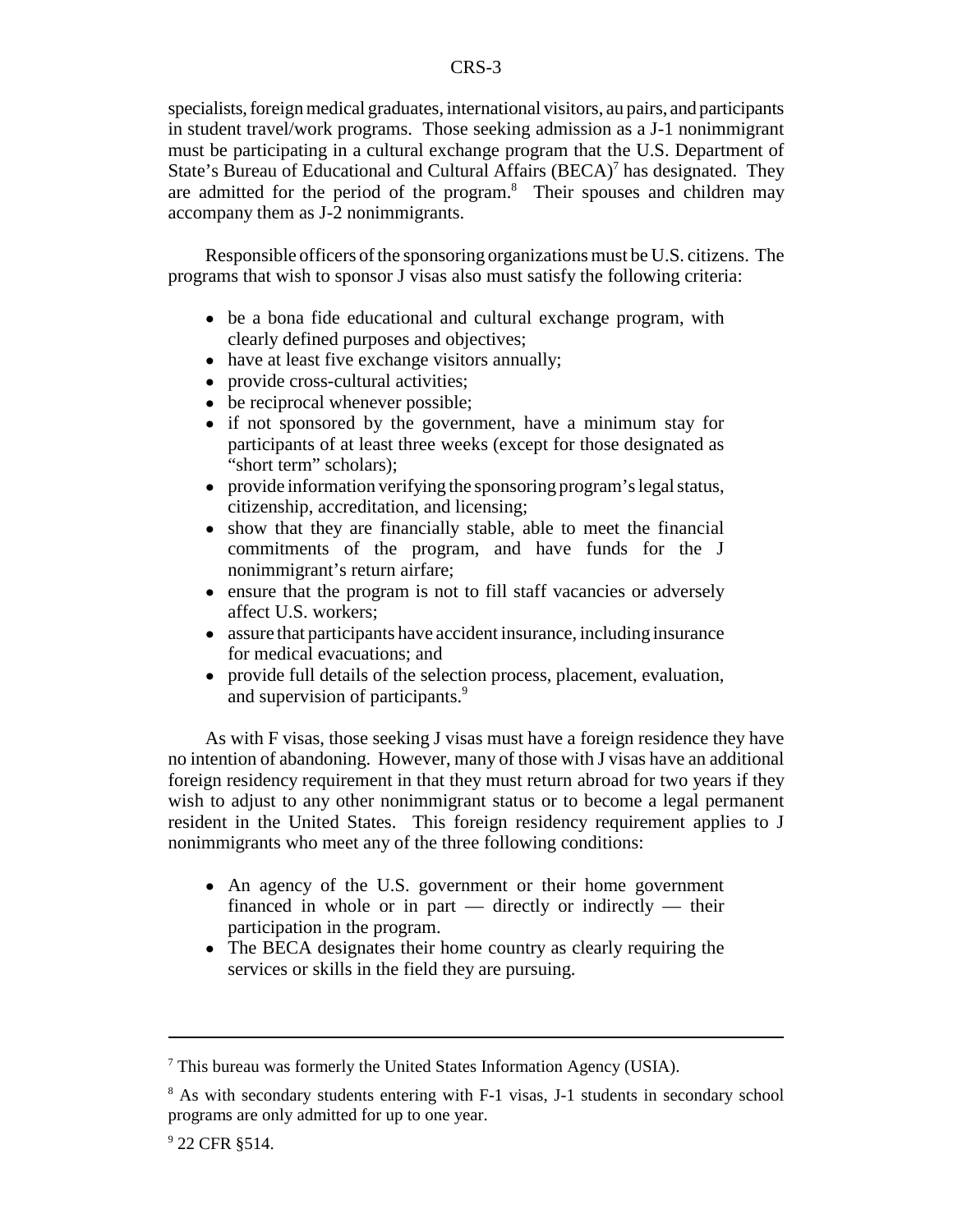• They are coming to the United States to receive graduate medical training.

There are very few exceptions to the foreign residency requirement for J visa holders who meet any of these criteria — even J visa holders who marry U.S. citizens are required to return home for two years.<sup>10</sup> Although many aliens with J-1 visas are permitted to work in the programs in which they are participating, the work restrictions for foreign students with a J-1 visa are similar to those for the F visa.

#### **M Visa**

Foreign students who wish to pursue a non-academic (e.g., vocational) course of study apply for an M visa. This visa is the least used of the foreign student visas. Much as the F students, those seeking an M visa must show that they have been accepted by an approved school, have the financial means to pay for tuition and expenses and otherwise support themselves for one year, and have the scholastic preparation and language skills appropriate for the course of study. Their spouses and children may accompany them as M-2 nonimmigrants. As with all of the student visa categories, they must have a foreign residence they have no intention of abandoning. Those with M visas are also barred from working in the United States, including in on-campus employment.

#### **Duration of Status Visa**

Although most nonimmigrants are admitted with visas that have a precise expiration date, foreign postsecondary students are admitted for "duration of status," which lasts as long as they are full-time students or participating according to the terms of their exchange programs. It is difficult for DHS to know when foreign students have overstayed because the duration of status lacks a fixed termination date and schools, although required to report students who stop attending, have not been required until recently to systematically report data on the progress of the foreign student (see below).

For many years previously, a foreign student was admitted for only one year and had to renew his or her visa each subsequent year for as long as he or she was enrolled. The former-INS then issued regulations in 1978 and 1981 allowing for visa validity periods longer than one year. In regulations in 1983 and 1987 that were aimed at "eliminating burdensome paperwork," the same agency reduced the reporting requirements and established the "duration of status" policy that remains in practice currently. $^{11}$ 

<sup>&</sup>lt;sup>10</sup> INA §212(e) provides only a few exceptions, including cases of exceptional hardship to the spouse or child of a J-1 if that spouse or child is a U.S. citizen or permanent resident alien and in cases of persecution on the basis of race, religion, or political opinion if the alien returned home, and if it is in the national interest not to require the return.

<sup>11</sup> *Federal Register*, vol. 44, Nov. 22, 1978, p. 54620; *Federal Register*, vol. 46, Jan. 23, 1981, p. 7267; *Federal Register*, vol. 48, Apr. 5, 1983, p. 14575; and *Federal Register*, vol. 52, Apr. 22, 1987, p. 13223.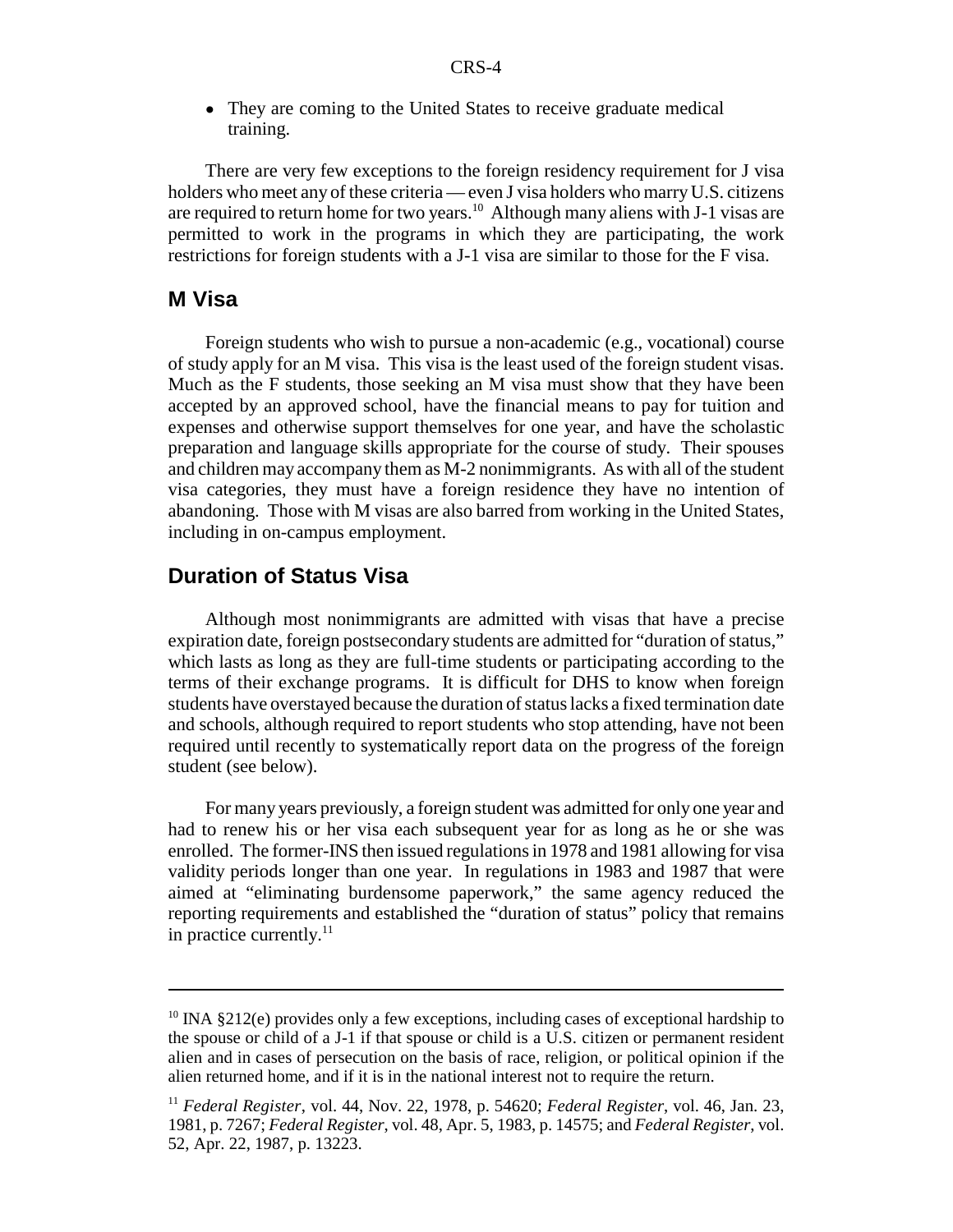### **Processing, Screening, and Reporting**

### **Agency Involvement**

Nonimmigrant foreign students are processed by four different federal agencies during their tenure as applicants to and foreign students at United States higher education institutions. The first encounter will be with the Department of State (DOS), which conducts the applicant interviews and either grants or rejects the visa applications. Once a nonimmigrant arrives at a United States port of entry, the individual receives an inspection by the Customs and Border Protection (CBP). The student's arrival is reported to the Immigration and Custom Enforcement (ICE) for entry in to the Student and Exchange Visitor Information System (SEVIS). After entry, the alien's academic institution is responsible for reporting information to the SEVIS database. The SEVIS information is then shared with DOS, CBP, and the U.S. Citizenship and Immigration Services (USCIS). The latter agency is responsible for adjudicating any adjustments in visa status the foreign students wishes to make.

#### **Screening Procedures**

Potential foreign students, as well as all aliens, must satisfy DOS's consular officers abroad and DHS inspectors upon entry to the United States that they are not ineligible for visas under the so-called "grounds for inadmissibility" of the INA. These criteria include security and terrorist concerns as well as health-related grounds and criminal history.<sup>12</sup> Some provisions may be waived/overcome in the cases of nonimmigrants, refugees, and certain other aliens. To become a nonimmigrant, aliens also must demonstrate that they are not "intending immigrants" (i.e., wanting to reside permanently in the United States).<sup>13</sup>

In terms of criminal, security and terrorist concerns, the consular officers who process visa applicants are required to check the National Counterterrorism Center's (NCTC) automated lookout systems before issuing any visa; thus, the names of foreign students are run through various databases, as are those of all other nonimmigrants seeking a visa to enter the United States. In FY2005, DOS identified 333 potential nonimmigrants (i.e., foreign nationals coming temporarily) as inadmissible because of security or terrorist concerns.14 In comparison, DOS identified 7,454 potential nonimmigrants as inadmissible on criminal grounds in

 $12$  §212(a) of INA lists the grounds for inadmissibility categories as: health-related grounds; criminal history; security and terrorist concerns; public charge (e.g., indigence); seeking to work without proper labor certification; illegal entrants and immigration law violations; lacking proper documents; ineligible for citizenship; and, aliens previously removed. For more information, see CRS Report RS20916, *Immigration and Naturalization Fundamentals*, by Ruth Ellen Wasem.

<sup>&</sup>lt;sup>13</sup> For background and analysis of visa issuance policy and activities, see CRS Report RL31512, *Visa Issuances: Policy, Issues, and Legislation*, by Ruth Ellen Wasem.

 $14$  The inadmissibility of members and supporters of foreign terrorist organizations can be waived under §212(d), which provides the Attorney General with that authority, if he deems that it is in the national interest to do so. Such waivers are usually granted at the request of the Secretary of State, with the concurrence of the Attorney General.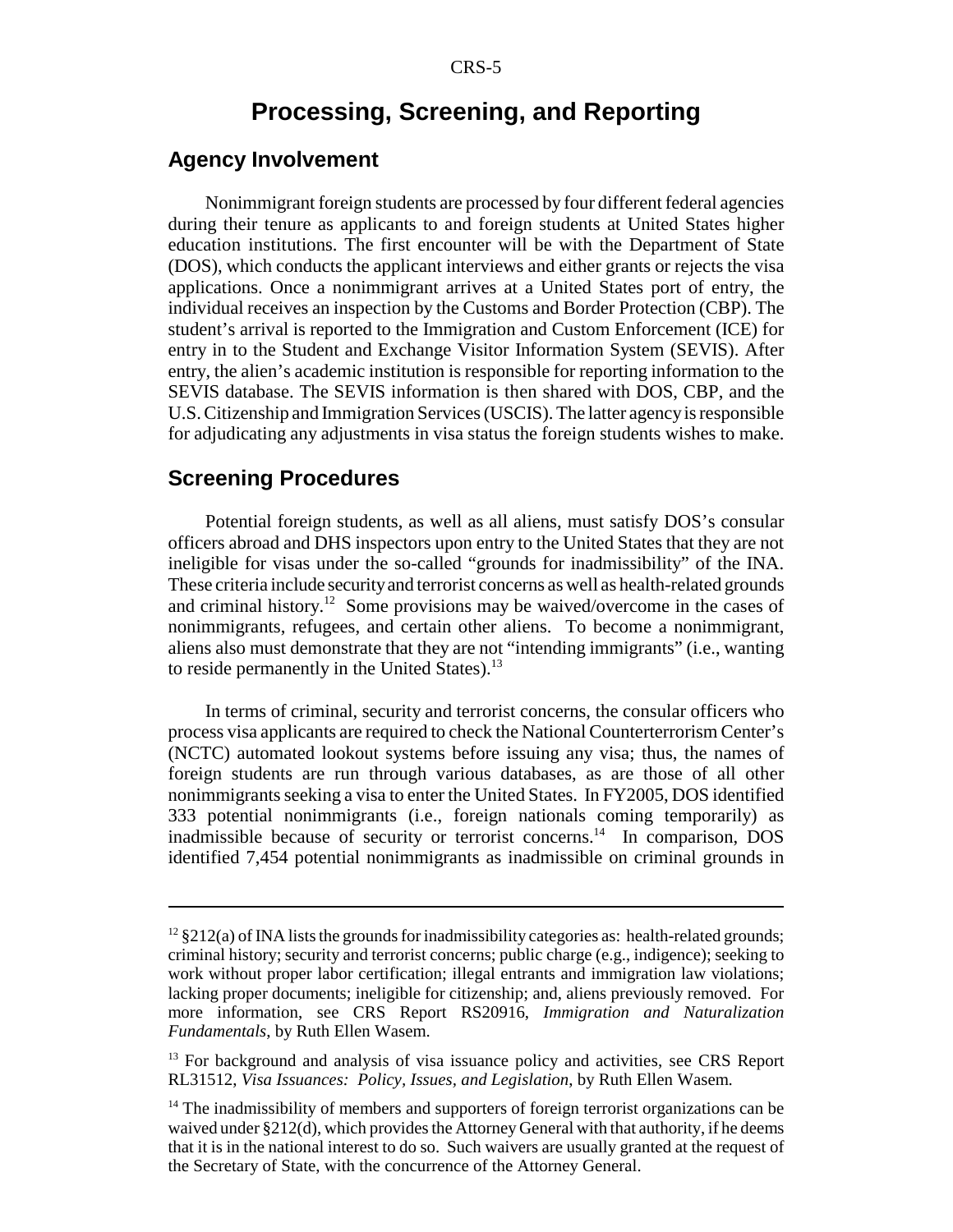FY2005. It is not known how many, if any, of these potential nonimmigrants were seeking to enter the United States on student visas.

The Immigration and Nationality Act of 1952 originally included a requirement that all visa applicants be fingerprinted, with waivers for A visa (diplomats) and G visa (representatives of international organizations) nonimmigrants.<sup>15</sup> The statutory requirement for fingerprinting nonimmigrants was repealed in 1986, but the Attorney General still has the discretionary authority to require fingerprints of aliens applying for nonimmigrant visas "for the purposes of identification and investigation."16

#### **Security Concerns**

In 1995, the former-INS began a review of the admission and monitoring of foreign students. Impetus for the review came in part from former Federal Bureau of Investigation Director Louis Freeh who expressed concern that possible terrorists could use foreign student status as a way of entering the United States.<sup>17</sup> Those concerned with the security risks of the foreign student visa often pointed out that one of the men convicted in the 1993 World Trade Center terrorist bombing had entered the United States on a student visa, dropped out of school, and yet stayed in the country.

Former INS Commissioner Doris Meisner emphasized plans to automate a foreign student reporting and monitoring system when she testified before the Senate Committee on the Judiciary's Subcommittee on Immigration in 1995.<sup>18</sup> The former-INS had not been maintaining the addresses of foreign students, and reviews of the reporting system questioned the accuracy of the data. 19The National Commission on Terrorism, a bi-partisan commission established by Congress, cited the vulnerability of the foreign student visa in its June 2000 report, which recommended, among other things, that the former-INS automated system to monitor foreign students be enhanced and expanded.<sup>20</sup> Reports that several of the terrorists involved in the

 $19$  There have long been record keeping requirements for schools with foreign students covering such information as name, address, country of citizenship, enrollment status, and field of study. The regulations were revised in 1983 so that schools no longer had to report changes in status directly to the former-INS. Since 1983, schools have had 3 business days to respond to requests for information about a foreign student. DHS could bar schools that did not meet record keeping requirements from enrolling foreign students. (8 CFR  $§214.3(g)(1))$ 

20 National Commission on Terrorism, *Countering the Changing Threat of International Terrorism*, June 5, 2000. For a discussion of this report, see CRS Report RS20598, *National* (continued...)

<sup>&</sup>lt;sup>15</sup> Immigration and Nationality Act of 1952, P.L. 82-414.

<sup>&</sup>lt;sup>16</sup> Immigration and Nationality Amendments of 1986, P.L. 99-653. See CRS Report RL31570, *Immigration: Alien Registration*, by Andorra Bruno.

<sup>17</sup> For a discussion of Mr. Freeh's memorandum, see *Interpreter Releases*, vol. 71, Dec. 19, 1994.

<sup>18</sup> U.S. Congress, Senate Committee on the Judiciary, *Examining Nonimmigrant Immigration Issues*, hearing, 104<sup>th</sup> Cong., 1<sup>st</sup> sess., Sept. 28, 1995, S.Hrg. 104-814, Serial No. J-104-48 (Washington: GPO, 1995).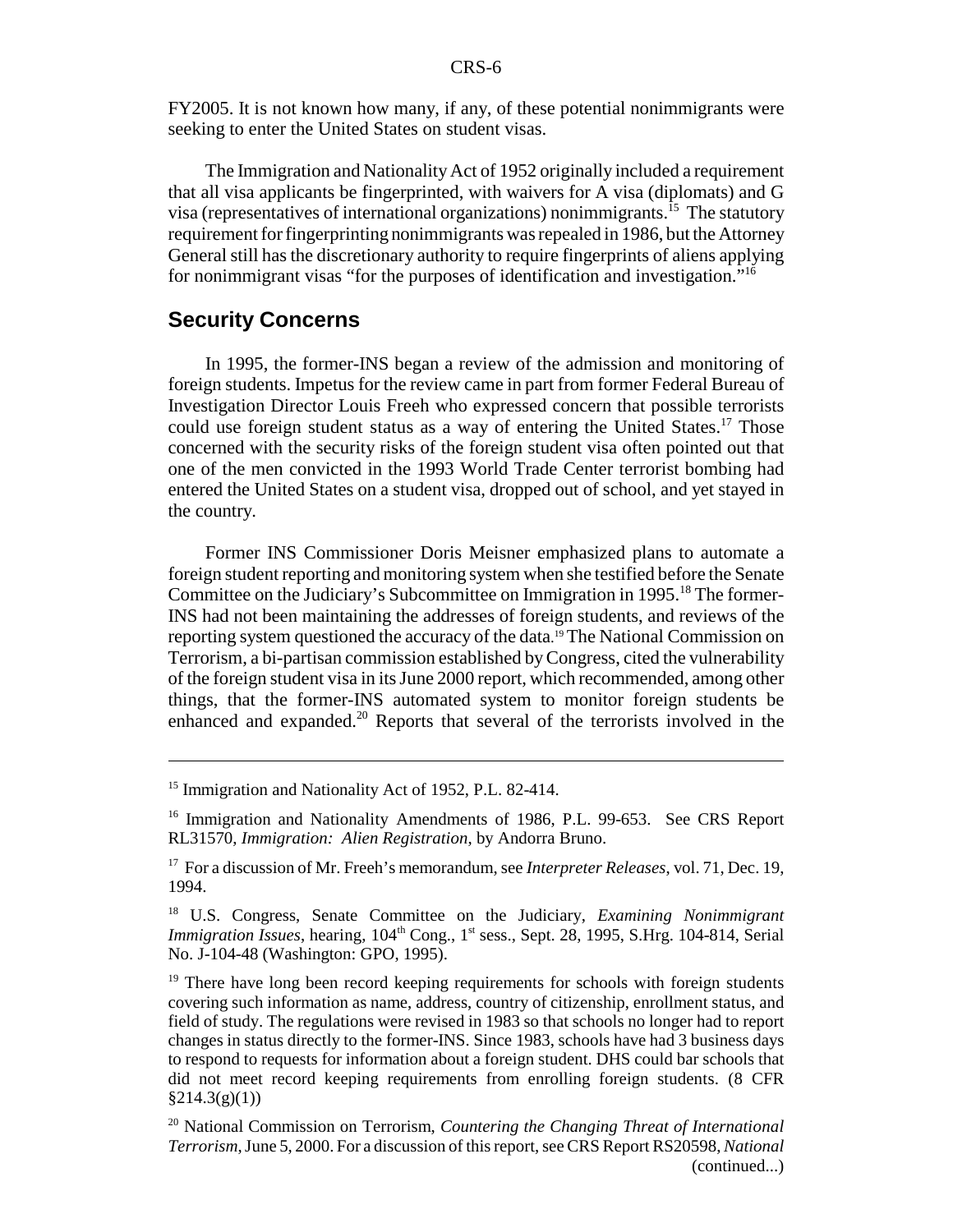September 11 attacks entered the United States on foreign student visas led many others to echo earlier calls for a better monitoring system.

#### **Student and Exchange Visitor Information System (SEVIS)**

When Congress enacted the Illegal Immigration Reform and Immigrant Responsibility Act (IIRIRA) of 1996, it added statutory language mandating that the Attorney General (now Secretary of Homeland Security), in consultation with the Secretaries of State and Education, develop by January 1, 1998, a program to collect data on F, J, and M nonimmigrants from at least five countries. By 2003, the data collection requirement included all countries. This provision, §641 of IIRIRA, requires that DHS collect the following data elements:

- identity and address of the alien;
- nonimmigrant classification of the alien, date of visa issuance, and any change or extension;
- academic status of the alien (e.g., full-time enrollment); and
- any disciplinary action taken by the school, college, or university as a result of a crime committed by the alien.

DHS is to collect the information electronically "where practical." According to §641 of IIRIRA, educational institutions are required to report this information to DHS as a condition of continued approval to enroll foreign students.<sup>21</sup>

From June 1997 to October 1999, the former-INS conducted the first pilot program known as the Coordinated Interagency Partnership Regulating International Students (CIPRIS) at 21 educational institutions in Georgia, Alabama, North Carolina, and South Carolina, at Atlanta's Hartsfield Airport, and at the former-INS Texas Service Center. In July 2001, the former-INS announced that the second phase of its foreign student monitoring system, referred to as the Student and Exchange Visitor Information System (SEVIS), would begin at 12 Boston area institutions. According to published SEVIS statistics, there are currently 8,471 SEVIS-approved schools and  $5,639$  of them have at least one SEVIS student actively enrolled.<sup>22</sup>

 $20$  (...continued)

*Commission on Terrorism Report: Background and Issues for Congress*, by Raphael F. Perl.

 $21$  The law also required, as of Apr. 1, 1997, that the educational institutions collect a fee (not to exceed \$100) from each of the foreign students to remit to the Attorney General to carry out the program. The 106<sup>th</sup> Congress amended this provision so that INS rather then the institutions would collect the fee (P.L. 106-396).

<sup>&</sup>lt;sup>22</sup> U.S. Immigration and Customs Enforcement, "Full List of Schools by Active Student Enrollment," Oct. 2, 2006, at [http://www.ice.gov/doclib/sevis/pdf/school\_by\_enroll.pdf].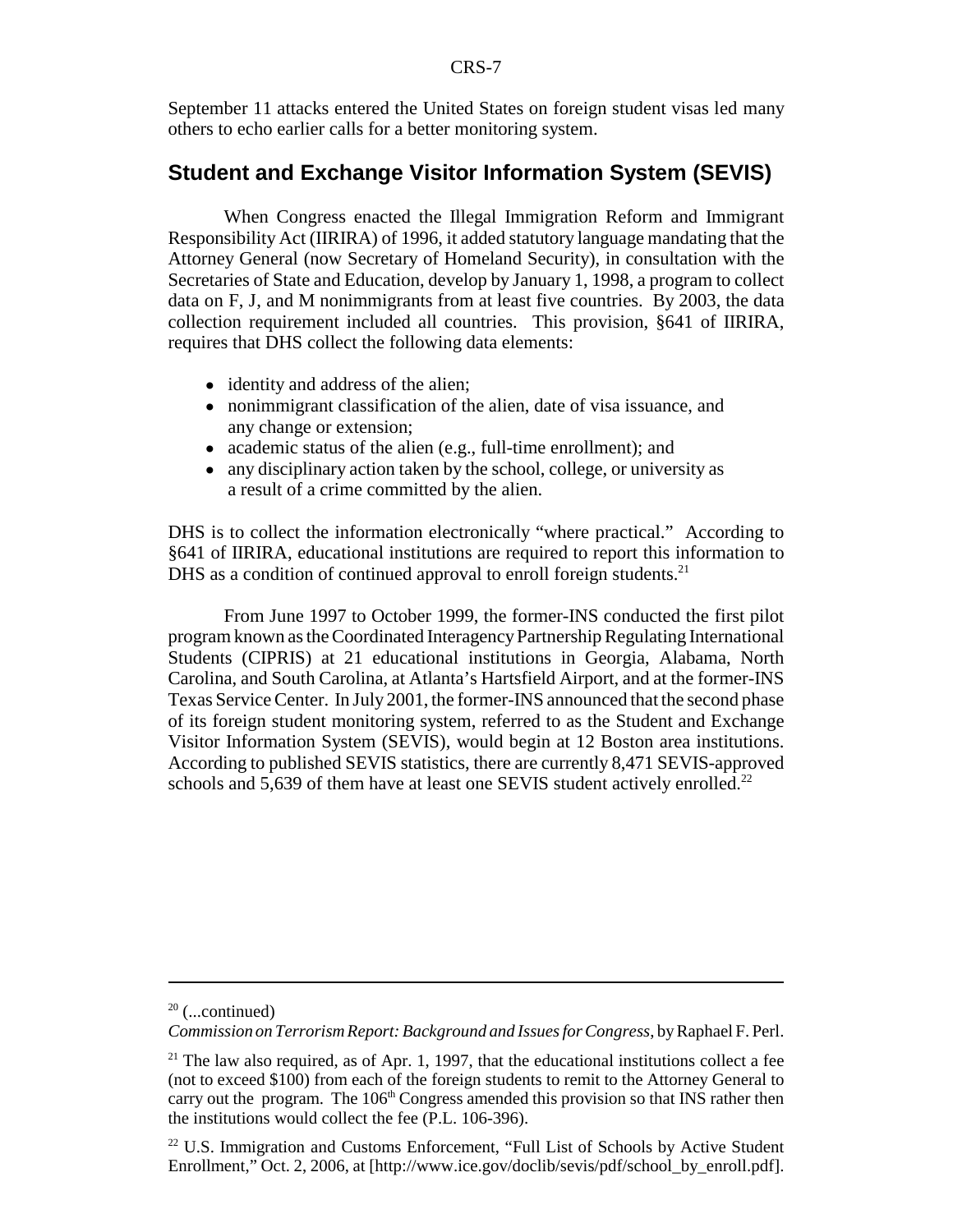Prior to September 11, 2001, some university officials argued they would be turned into an enforcement agent of the former-INS and expressed concern that the confidentiality of their student records would be compromised.<sup>23</sup> Although educational institutions stopped their calls to repeal §641 of IIRIRA after the terrorist attacks and now support a tracking system, many educational institutions across the country are expressing frustration about these new reporting requirements. They state that the SEVIS is burdensome and that DHS is not providing training to staff who must use SEVIS.<sup>24</sup> Despite these complaints, ICE has subsequently indicated SEVIS is operational for all incoming students. All continuing foreign students have been entered into SEVIS as of August 2003.<sup>25</sup>

Following the full implementation of SEVIS in 2003, legislative activity over foreign student security has remained relatively calm. High profile incidents have positively contributed to the SEVIS image with the general public. Notably, the SEVIS security measures resulted in the detection of several instances of unaccounted alien students, including some as recent as the summer of 2006. In this high profile incident, 11 Egyptian student visa holders were admitted at U.S. ports of entry, but never reported to classes or to the appropriate SEVIS officials at Montana State University. University officials reported the absence to DHS, which was able to locate and apprehend six of the 11 students and continue to search for the other missing students.<sup>26</sup> Incidents such as this one are generally accepted as indicators that SEVIS is working as intended.

At this time, most observers view the SEVIS system as adequate for monitoring students and alerting authorities to suspicious behavior or unlawful movement. Yet, new concerns are arising with respect to whether increased security is costing the United States the ability to attract the number and quality of foreign students its higher education system demands. The fields of science, technology, engineering and mathematics (STEM) have become particularly dependent upon foreign students, and these fields hold a top priority with most research institutions. Furthermore, the U.S. economy has shown a high demand for the skill-sets produced in these fields of study, and the STEM students provide a crucial link between the academic community and the labor market. Consequently, with the security concerns largely addressed, many groups in higher education and the private sector are seeking to develop pathways to immigration for foreign students.

<sup>23</sup> *Interpreter Releases*, vol. 74, Mar. 17, 1997.

<sup>&</sup>lt;sup>24</sup> Statement of Terry W. Hartle, American Council on Education, in U.S. Congress, House Committee on the Judiciary, Subcommittee on Immigration, Border Security, and Claims, hearing, *INS's Implementation of the Foreign Student Tracking Program*, Sept. 18, 2002, at [http://www.house.gov/judiciary/immigration.htm].

<sup>25</sup> *Federal Register*, vol. 67, no. 238, Dec. 11, 2002, pp. 76256-76280.

<sup>26</sup> CNN, "Six Egyptian Students in Custody," Aug. 10, 2006, available at [http://www.cnn.com/2006/US/08/10/egyptian.students/index.html]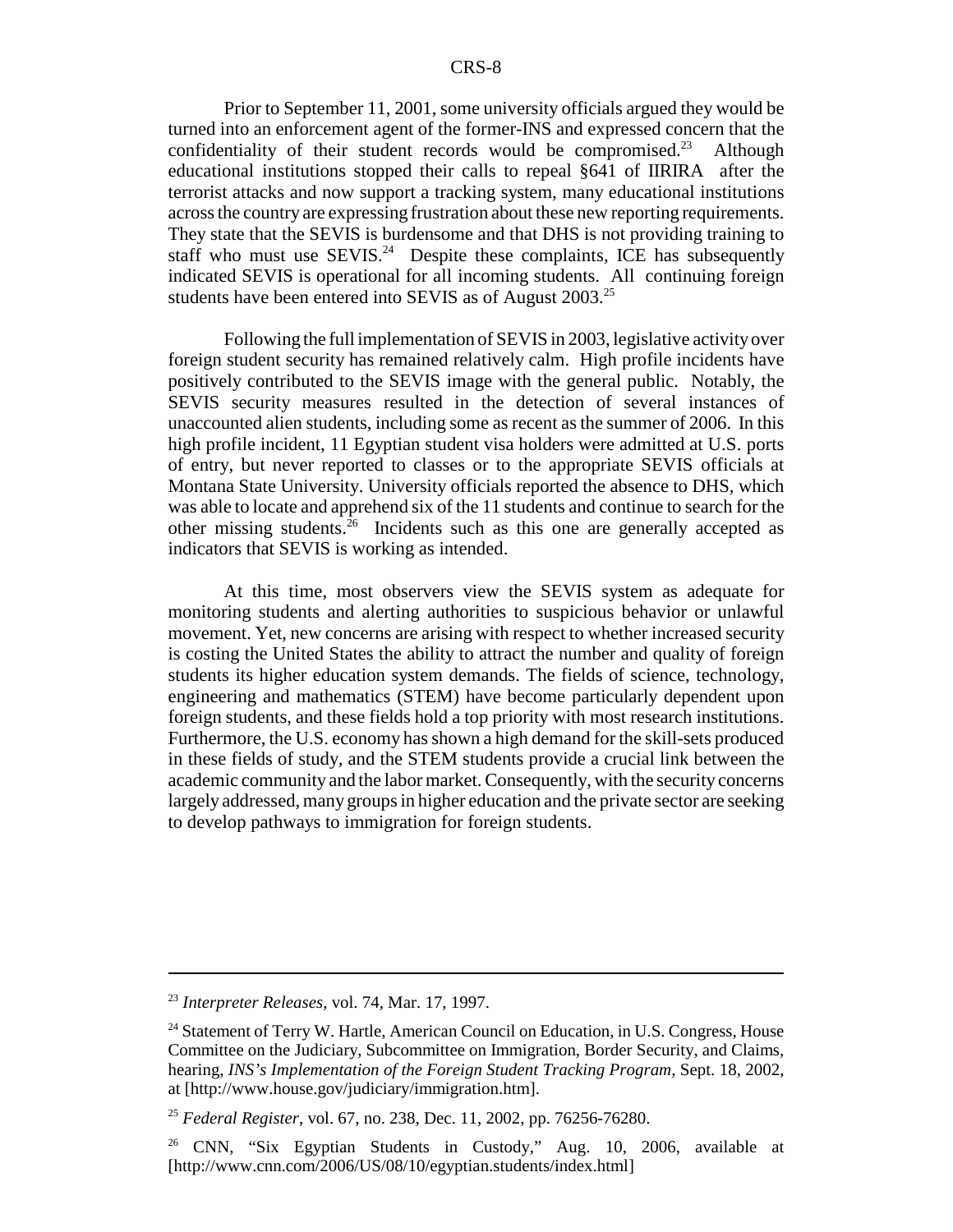# **Trends and Characteristics**

Foreign students have been coming to study in the United States for almost a century, and the numbers admitted have more than doubled over the past two decades. In FY1979, the total number of F and J visas issued by DOS consular officers was  $224,030$  and comprised 4% of all nonimmigrant visas issued.<sup>27</sup> In FY1989, the number of F, M, and J visas had grown to 373,932, constituting 5% of all nonimmigrant visas DOS issued. By FY2005, the most recent year data are available, DOS had issued 518,915 visas to F, J, and M nonimmigrants, and these categories made up 8% of all nonimmigrant visas issued.28 As **Figure 1** illustrates, J cultural exchange visitors lead with 303,822 visas issued in FY2005. The F academic students followed with 255,993, and the M students trailed with only 5,975 visas issued in FY2005.



**Figure 1. F, J, and M Nonimmigrant Visas Issued in FY2005**

Source: CRS Presentation of U.S. Department of State Bureau of Consular Affairs data on 518,915 nonimmigrant visas issued.

 $27$  The M vias was not established until 1981 by P.L. 97-116.

<sup>&</sup>lt;sup>28</sup> Source is the Department of State's Bureau of Consular Affairs.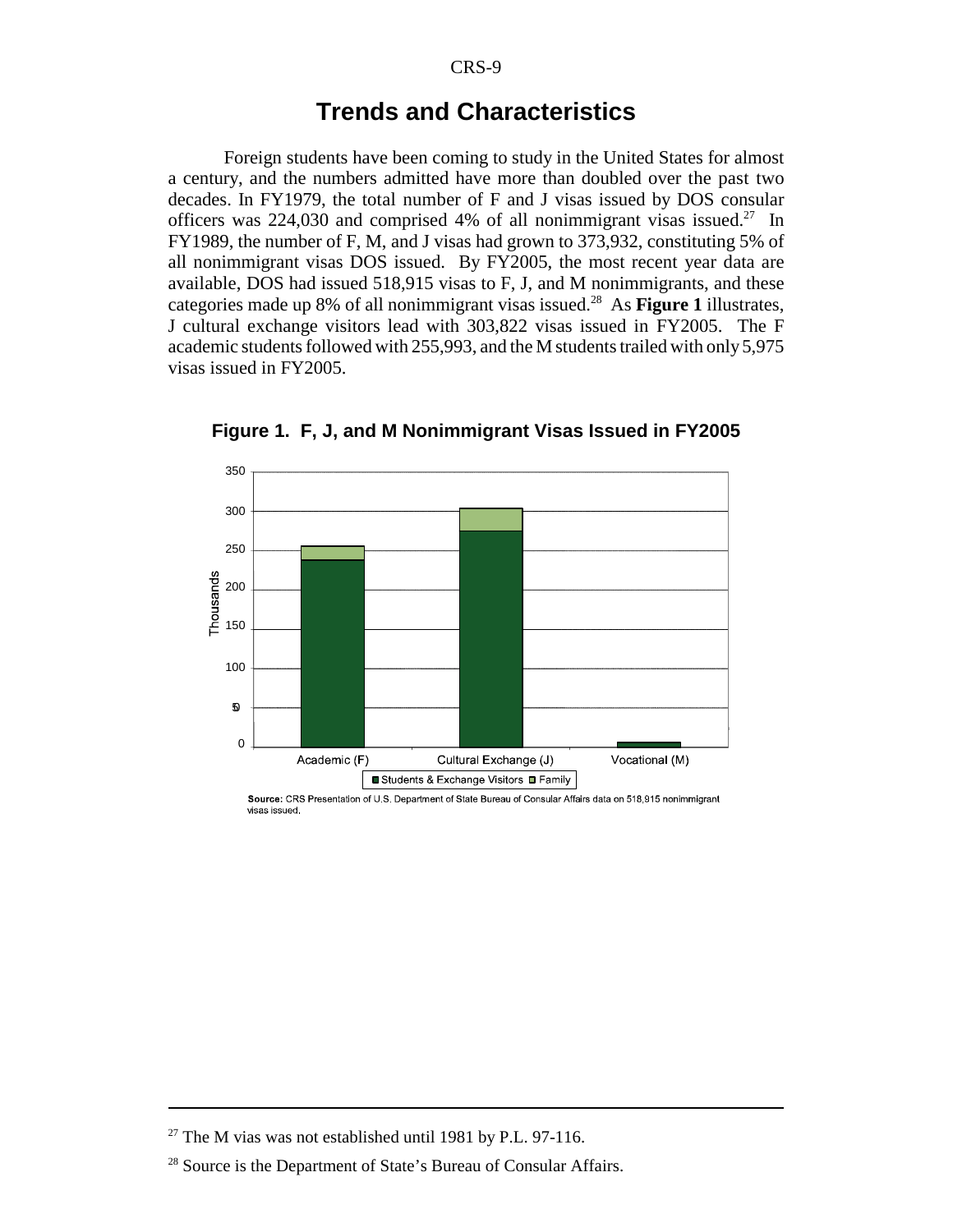#### CRS-10

The largest sending regions of the world are Asia and Europe, as **Figure 2** depicts. Although Asia had led with well over half of all student visas for many years, the latest available data shows Europe having 40.7% and Asia having 40.3% of the 589,368 visas issued to F, J, and M nonimmigrants in FY2005. North and South American countries had smaller portions, with 5.1% and 8.4% respectively. Africa and Oceania combined constitute only 5.5% of the visas issued in FY2005.29



#### **Figure 2. Region of Origin for F, J, and M Nonimmigrants, FY2005**

Source: CRS Presentation of U.S. Department of State Bureau of Consular Affairs data on 518,915 nonimmigrant visas issued.

According to International Educational Exchange's *Open Doors* survey of U.S. colleges and universities, the largest group (46%) of foreign students enrolled in 2004-2005 were in graduate degree programs. As **Figure 3** presents, the second largest portion (31%) were enrolled in undergraduate degree programs. An additional 12% were enrolled in associate degree programs. Foreign students enrolled in other programs (including practical training programs) comprised  $11\%$ <sup>30</sup>

 $29$  For analysis of foreign students data in the mid-1990s, see CRS Report 97-576, *Immigration: Foreign Students in the United States*, by Ruth Ellen Wasem.

<sup>&</sup>lt;sup>30</sup> Trade schools, such as flight schools, generally do not participate in this privatelyconducted annual survey.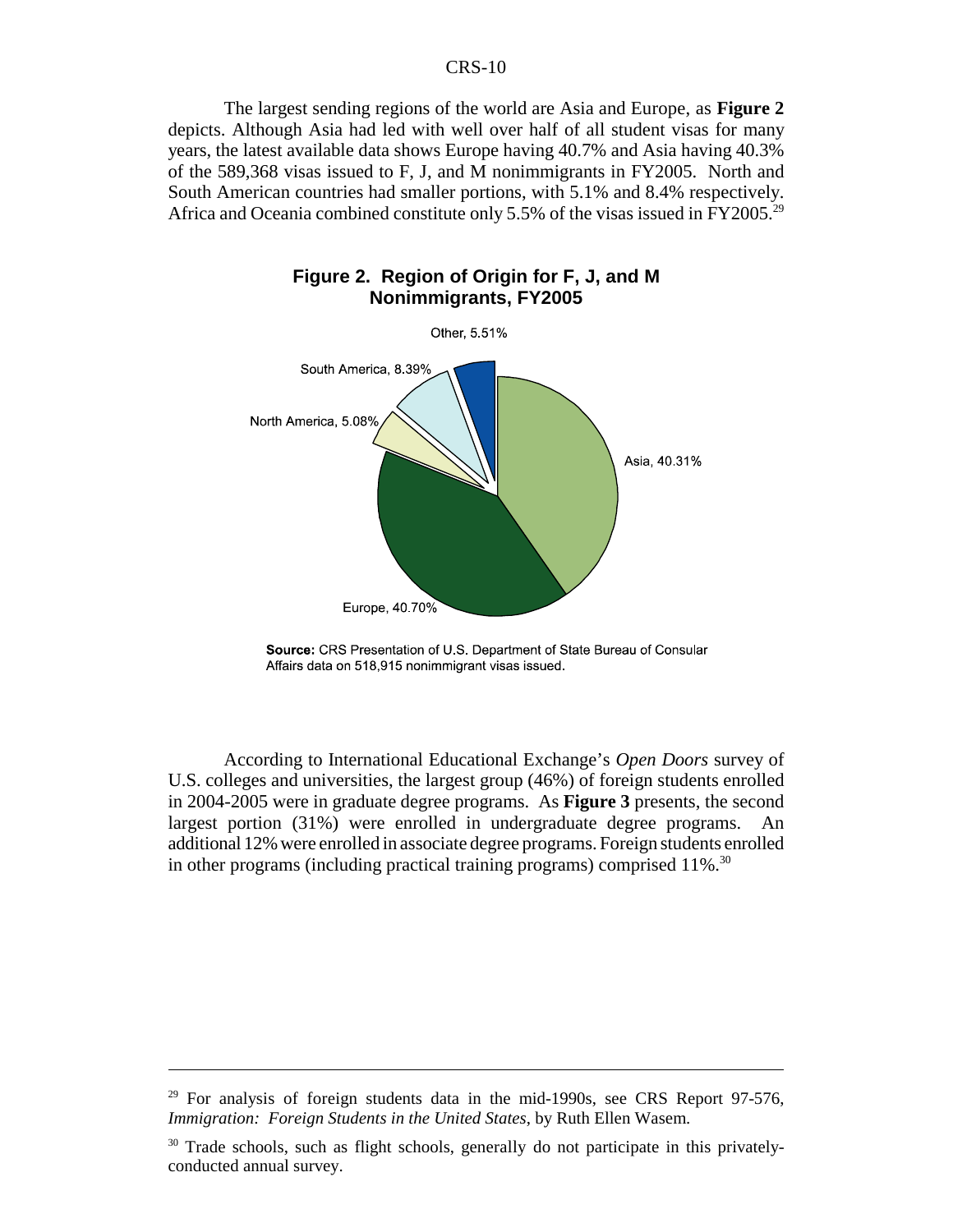

#### **Figure 3. Academic Level of Foreign Students, 2004-2005**

Open Doors data on 565,039 students.

The fields of study undertaken by foreign students appear to be quite diverse, as **Figure 4** shows. The largest category is business, which is the field of study for 20% of foreign students. Engineering along with mathematics and computer sciences follow with 18% and 10%, respectively.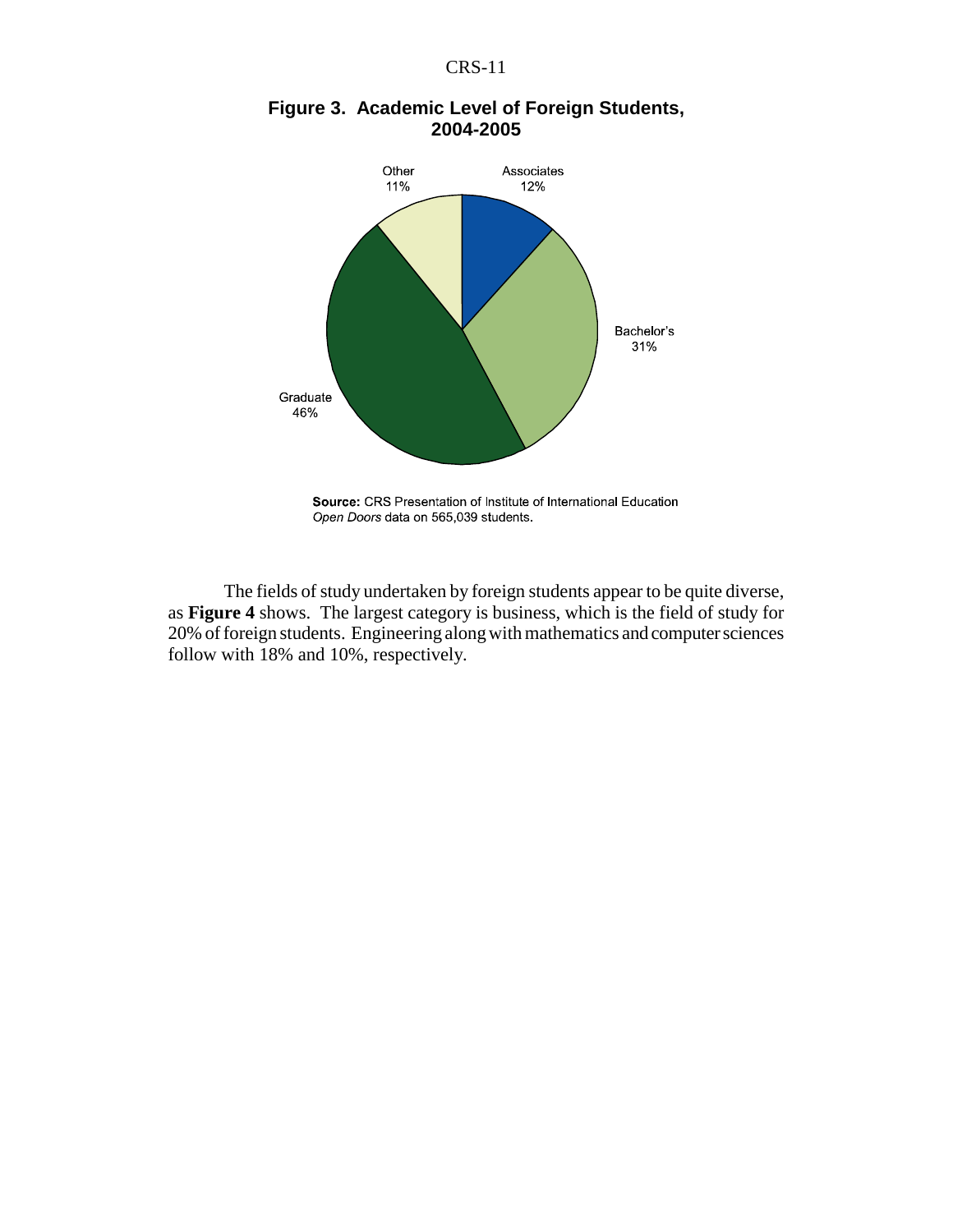

#### **Figure 4. Major Fields of Study for Foreign Students, 2004-2005**

Source: CRS Presentation of Institute of International Education Open Doors data on 565,039 students.

# **Current Issues**

After dedicating the past five years to improving security and tracking measures for foreign students, legislators and universities alike are now gearing their efforts toward attracting foreign students in high-demand fields of study.

### **Foreign Students and Funding**

A newly emerging foreign student focus is the targeting of students intending to specialize in the areas of science, technology, engineering and mathematics (STEM). This focus is part of a broader movement within higher education that emphasizes STEM-related skill development.<sup>31</sup> Foreign students in these fields of study represent a particularly attractive demographic for most universities since they provide skilled assistants and other forms of research labor during their time of study. Furthermore, undergraduate foreign students pay full tuition and are therefore an important source of revenues for universities. This is particularly important in discussions of STEM students, because foreign students constitute a significant portion of the overall STEM student population. For example, data from the National Science Foundation (NSF) shows that in 2004, foreign students on nonimmigrant visas accounted for 28.4% of all the doctorates in the sciences and

<sup>31</sup> For discussion on domestic STEM development, see CRS Report RL33434, *Science, Technology, Engineering, and Mathematics (STEM) Education Issues and Legislative Options,* by Jeffrey J. Kuenzi, Christine M. Matthews, and Bonnie F. Mangan.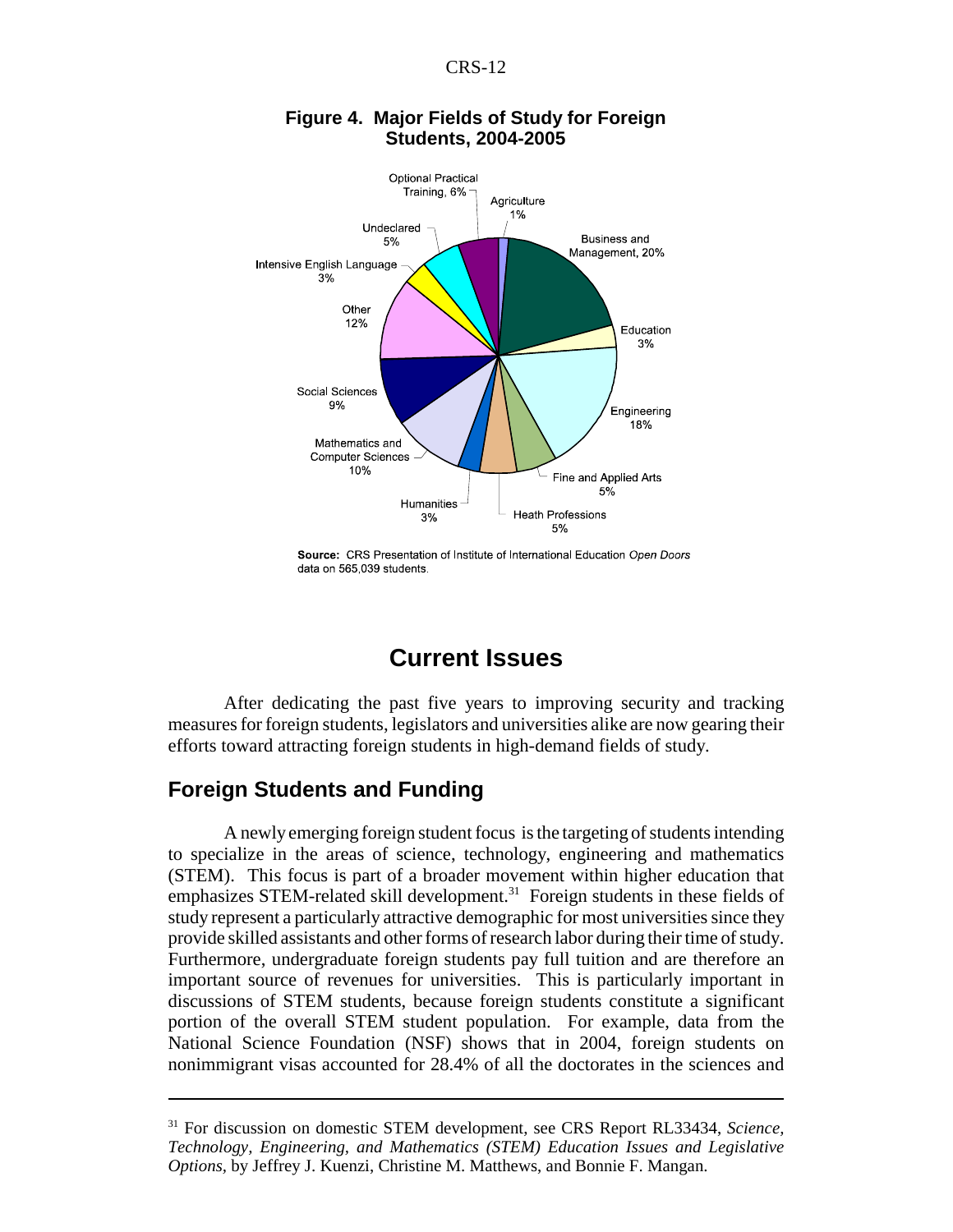57.2% of all the doctorates in engineering.<sup>32</sup> Furthermore, Institute of International Education's (IIE) Open Doors data collection shows that STEM students accounted for 34.5% of foreign students in the 2004-2005 academic year.<sup>33</sup>

An ongoing point of contention for both STEM and non-STEM alike has been the availability of fellowships and teaching assistantship funding for foreign graduate students. Although these foreign graduate students are ineligible for direct aid from the government, most receive work-supported aid from the universities, where the funds stem from federally funded research grants to the university. This arrangement has been an ongoing source of controversy.<sup>34</sup> A 2004 study revealed that a greater percentage of financial support for doctoral students goes to non-U.S. citizens than to U.S. citizens. According to the study, 85.5% of temporary visa doctoral recipients received some form of assistantship, traineeship, fellowship, or dissertation grant as their primary source of funding. By comparison, similar funding support was received by 75.9% of permanent visa holders, 61.6% of U.S. citizens, and 69% of all doctoral recipients.<sup>35</sup> Minority groups claim to be particularly disadvantaged by the university support of foreign students.<sup>36</sup> Among ethnic groups, approximately 44% of African Americans and 48.3% of American Indians use their own resources to support their graduate studies, as compared with 32.8% of Caucasians, 32.7% of Hispanics, and 18.1% of Asian Americans.<sup>37</sup>

#### **Foreign Students and Language Competence**

Complaints have been levied against the support of foreign graduate students due to the lack of English competence.<sup>38</sup> Foreign students are required to take the Test of English as a Foreign Language (TOEFL) in order to demonstrate that they

<sup>34</sup> See for example House Subcommittee on Immigration and Claims, Impact of Immigration on Recent Immigrants and Black and Hispanic Citizens, 106<sup>th</sup> Cong., 1<sup>st</sup> Sess., Mar. 11, 1999, p.22, prepared statement of Julian R. Betts, Associate Professor, Department of Economics, University of California, San Diego.

35 T.B. Hoffer, V. Welch, Jr., K. Williams, M. Hess, K. Webber, B. Lisek, D. Loew, and I. Guzman-Barron, *Doctorate Recipients from United States Universities: Summary Report 2004* (Chicago: National Opinion Research Center, 2005). (The report gives the results of data collected in the Survey of Earned Doctorates, conducted for six federal agencies, NSF, NIH, USED, NEH, USDA, and NASA by NORC.), p.60.

<sup>36</sup> See for example House Subcommittee on Immigration and Claims, Impact of Immigration on Recent Immigrants and Black and Hispanic Citizens,  $106<sup>th</sup>$  Cong.,  $1<sup>st</sup>$  Sess., Mar. 11, 1999, p.33, prepared statement of Frank L. Morris, former Dean, Morgan State University.

37 *Doctorate Recipients from United States Universities: Summary Report 2004*, p. 60.

<sup>38</sup> Gravois, John, "Teach Impediment - When Students Can't Understand the Instructor, Who is to Blame?," *The Chronicle of Higher Education*, vol. 51, Apr. 8, 2005, p. A10, and Bollag, Burton, "New Test of English as a Foreign Language Puts an Emphasis on Speaking," *The Chronicle of Higher Education*, vol. 52, Oct. 7, 2005, p. A49.

<sup>32</sup> National Science Foundation, Division of Science Resources Statistics, *Science and Engineering Doctorate Awards: 2004*, NSF 06-308, Project Officer, Susan T. Hill (Arlington, VA, 2006), pp. 3-6, 66-67.

<sup>33</sup> *Open Doors 2005: Report on International Educational Exchange*, Hey-Kyung Koh Chin, ed. (New York: Institute of International Education, 2005).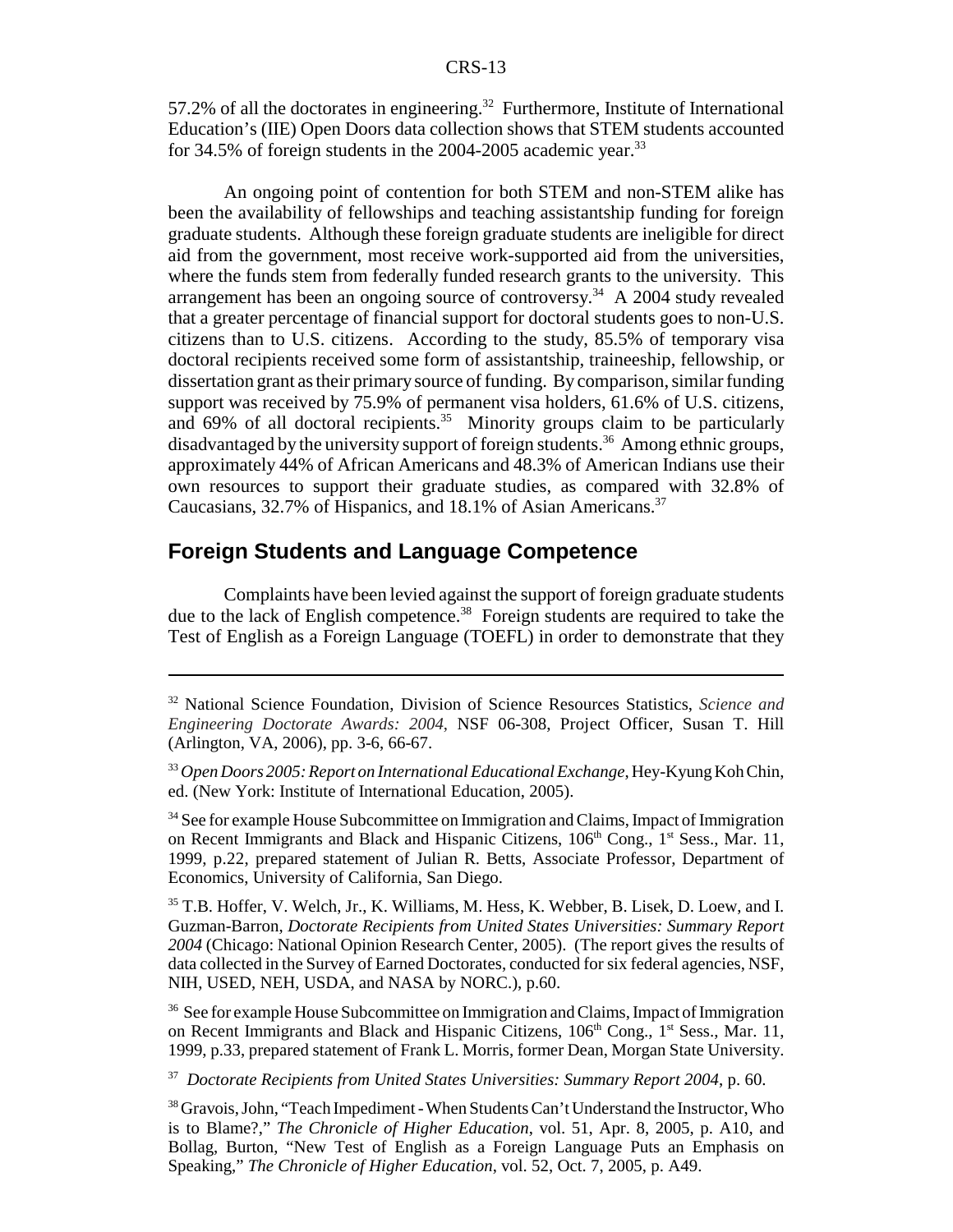could effectively study and provide instruction in English. In Asian countries, such as China, numerous cases of identity fraud have occurred at the test taking centers. Students with lower levels of English competence have on numerous occasions paid others to conduct the test in their place while falsely presenting themselves as the student seeking admission to a U.S. institution. Universities have often had difficulty determining whether TOEFL scores are fraudulent until the student actually arrives in the United States. At this time, written offers of support have already been extended to the student and accepted. Although English-language competency persists as a problem for many programs, some university programs have reacted by not admitting any graduate students from countries with a history of fraudulent TOEFL scores, or requiring additional in-person interviews and making admission conditional upon successfully completing such interviews.<sup>39</sup>

#### **New Pathways to Permanent Residence**

Many employers in STEM-related fields find the hiring of U.S. trained alien graduates to be an enticing prospect because of the diminishing supply of U.S. citizens with comparable skills. For those students on F-category nonimmigrant visas, a relationship with an employer can be built through the use of the optional training period. For up to 12 months after graduation, an F-visa student can serve as an intern for a United States firm without having to adjust his or her visa. Some firms find this option appealing because it can help bring in required skills without being restricted to numerical limits or the same strict criteria as the H-1B visa for nonimmigrant professional workers.<sup>40</sup>

For those students that pursue optional practical training with a United States employer, the training period becomes a valuable opportunity to develop a relationship with an employer that could eventually result in an employment-based petition for permanent residence. Any individual wishing to come to the United States as an employment-based LPR must have the employer submit a petition on their behalf. Because of the shortage of U.S. skill-holders in high-demand skill areas, such as the STEMs, some employers have pushed for the lengthening of the optional practical training period, as well as the creation of direct pathways to LPR status for foreign students in United States higher education institutions.<sup>41</sup> Although such pathways do not yet exist, they have emerged in some of the recent legislation proposed in the 109<sup>th</sup> Congress.

 $39$  Ibid.

<sup>&</sup>lt;sup>40</sup> There are many anecdotal accounts of foreign students using the optional practical training period as a means of creating the necessary employer relations for LPR petitions. While some policy makers consider this a natural and positive chain of events, others consider this "F-1 to H-1B to LPR" pathway an abuse of the temporary element of nonimmigrant status and a way to circumvent U.S. worker protection laws. For more discussion of the H-1B nonimmigrant visa, see CRS Report RL30498, *Immigration: Legislative Issues on Nonimmigrant Professional Specialty (H-1B) Workers*, by Ruth Ellen Wasem.

<sup>41</sup> For example, see "Ease Immigration for Foreign Grad Students," *Minneapolis Star Tribune*, editorial, Nov. 28, 2005.